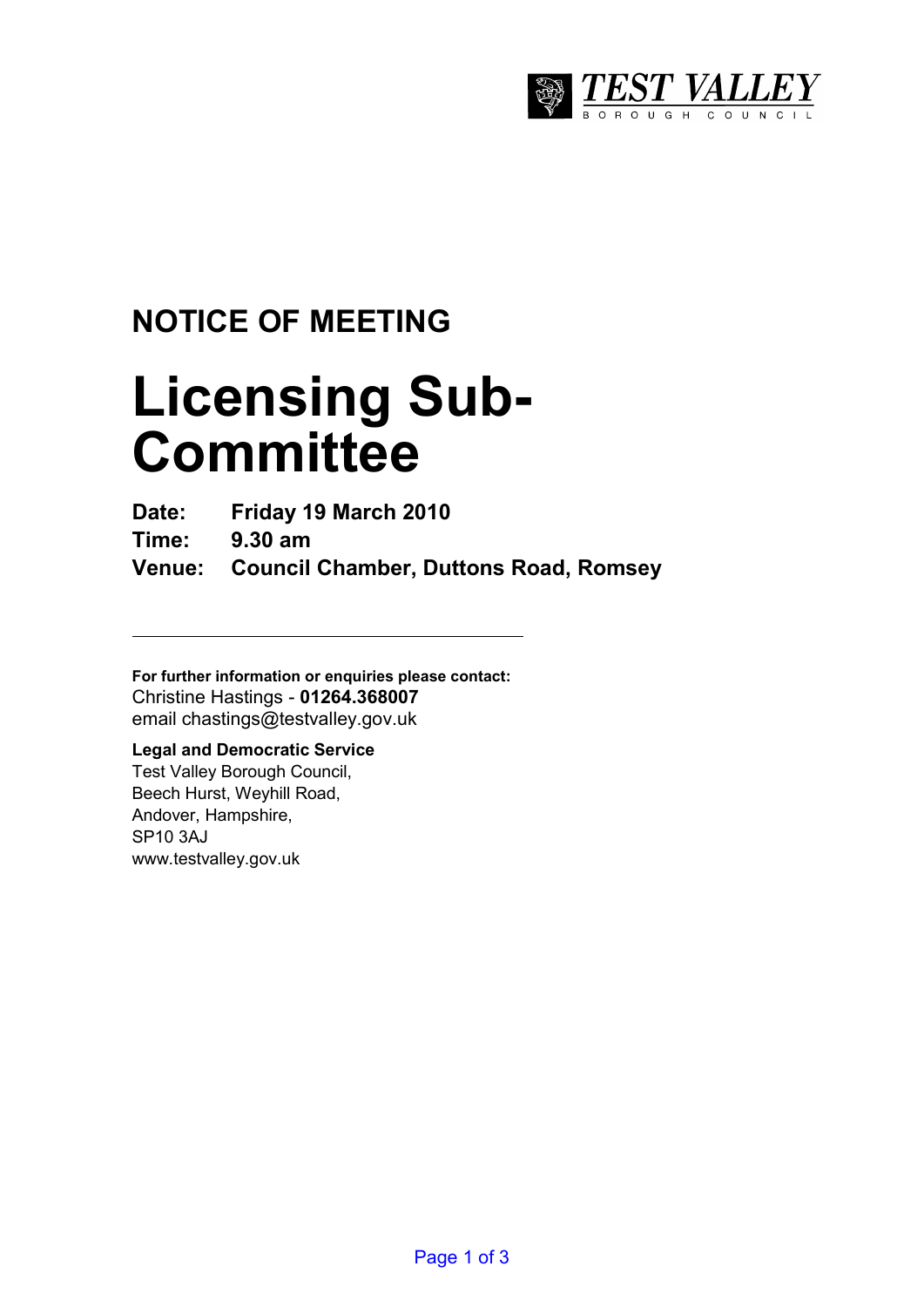#### **Membership of Licensing Sub-Committee**

| <b>MEMBER</b>                    | <b>WARD</b> |
|----------------------------------|-------------|
| Councillor Mrs D Baverstock      | Cupernham   |
| Councillor A Hope                | Over Wallop |
| <b>Councillor Mrs M H Kerley</b> | Winton      |

In the event of a member selected becoming unavailable, the Head of Administration is authorised to select a replacement from the membership of the Licensing Committee.

#### **LICENSING SUB-COMMITTEE PROCEDURE NOTES**

Representations have been received about an application under the Licensing Act 2003 and a meeting of the Licensing Sub-Committee will be held, details as above, to determine the application.

Copies of the representations are enclosed with this notice.

The applicant, and those responsible authorities and interested parties that have made representations may attend the meeting. They may be assisted or accompanied by other parties. They may call other persons to appear at the hearing only if they give notice to the licensing authority no later than five working days before the day of the hearing. Hearings are usually heard in public.

The above parties will have the opportunity to address the Sub-Committee and (if given permission by the Sub-Committee) will be able to question any other party.

If any party does not attend, the Sub-Committee may still consider the matter in their absence. If they do not attend, the Sub-Committee will still consider any application or representations that those parties have made.

The hearing will be conducted in accordance with the Licensing Sub-Committee Procedure Rules enclosed with this notice.

You may contact the Licensing Section on 01264 368013 for further advice.